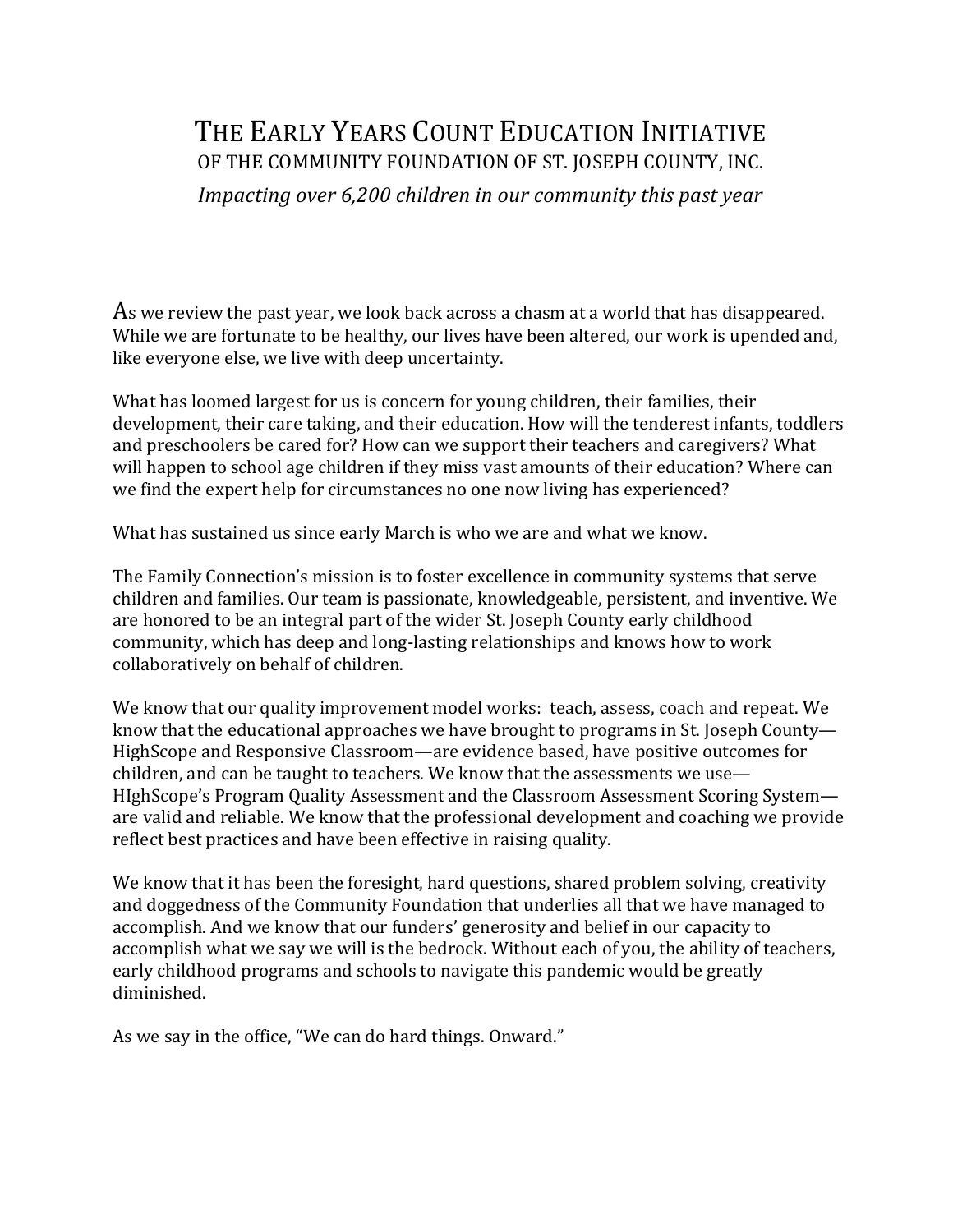THE EARLY CHILDHOOD ASSESSMENT PROJECT (ECAP) is working currently with 29 community programs serving children birth to age five, including seven centers, six preschools, nine ministries, and seven family child care homes. ECAP's goal is straightforward: to raise quality in early childhood programs in St. Joseph County through an ongoing cycle of training, support and assessment. ECAP impacted over 1,090 children this past year.

We have long known the important role of early childhood caregivers as they nurture, educate and inspire young children. This year, however, we learned just how essential these workers are to our community. While schools shut down countywide, most of our childcare programs offering full-day, year-round care remained open. They bravely navigated this pandemic, the changing regulations, and many unknowns to provide safe, ongoing care for their families and employment for their teachers. But they didn't do it alone. Thanks to the community built over the years through the Early Years Count Quality Leadership Initiative (OLI) and through ECAP gatherings, directors have been able to lean upon one another based on these strong relationships.

**K** *Covid-19* impact: Fourteen preschool programs operating during the school year closed early in the spring and plan to reopen this fall. Two of our ECAP early childhood programs *remain closed at this time with no immediate plans to reopen—YWCA and Center for the Homeless. Directors, whether remaining open or having closed temporarily, were filled with concerns.* At their request, we have been hosting Zoom meetings for them to gather, support *one another, ask questions, and share information.*

HEAD START in St. Joseph County is also supported by the Early Years Count. Head Start has 21 full day and two half-day preschool classrooms; Early Head Start has eight classrooms serving infants and toddlers. Our goal for Head Start is the same as for  $ECAP$  to raise quality through an ongoing cycle of training, support and assessment. We also want to see Head Start reach a quality level on par with the top 10 percent of Head Start programs nationwide. This past year, Head Start impacted over 552 children.

Throughout the roller coaster ride of this school year, we relied on relationships. The quality of the relationships we have built with administrators and teachers at Head Start meant that they could easily turn to us for information, guidance and support, that we were welcomed in for assessments, feedback, coaching and training, and that we could jointly problem-solve issues of quality and the challenges of early closure. The end goal of this relationship building of course is to create classrooms where children actively learn and teachers joyfully teach; our data support progress toward this goal.

**\*** *Covid-19* impact: Head Start and Early Head Start switched from in-person to virtual visits in mid-March until the end of the school year. EHS continued with virtual "get-togethers" this summer. Plans for reopening are still unclear, though teachers have returned for training and *preparation.*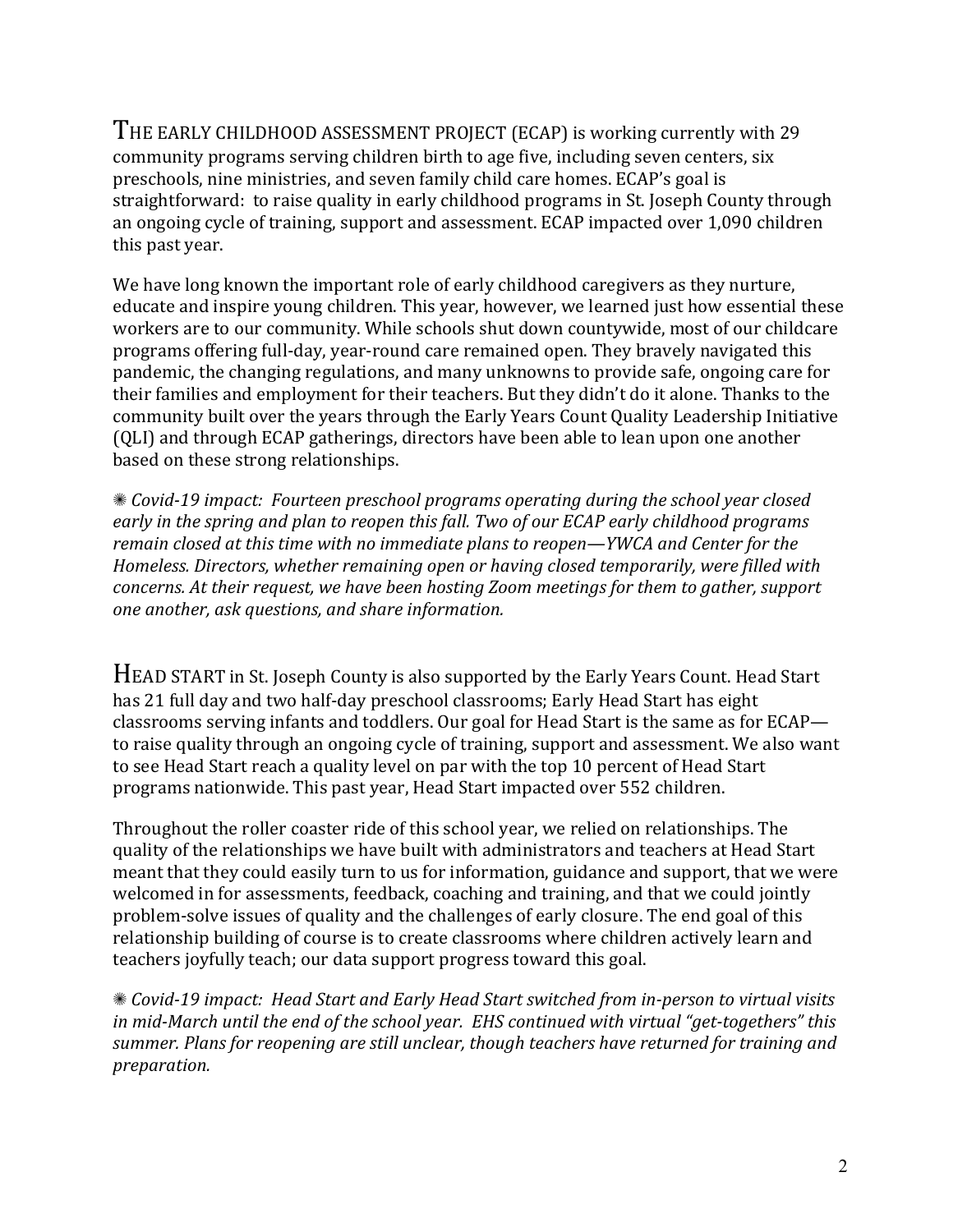HIGHSCOPE is central to the growth of quality in early childhood settings for children birth to five. Its approach promotes strong social-emotional and academic skills through active learning and scaffolded support. The richness and depth of this curriculum provides ongoing opportunities for teachers to continue their growth and understanding far beyond their initial training. Therefore, we've established an array of training and support options in multiple formats that all focus on high quality implementation through a HighScope lens.

*HighScope curriculum course.* Ivy Tech has steadily offered this 120 hour course twice yearly. We funded three teachers this year, fewer than we budgeted for because other participants were able to capture other funding. We are pleased that Head Start, at their expense, has been offering the full HighScope course for their teachers and assistants each summer. Three sections were held in Summer 2019 and two sections in Spring 2020. This course is an important base from which teachers can grow in quality.

*HighScope Lite.* We developed this week-long introductory class for teachers and directors who are unable to commit to the full semester course. This year, we held one section for preschool teachers and another for teachers of infants and toddlers.

*New Teacher Academy.* Because teachers are hired throughout the year and often start in the classroom with no training, we planned this one-day introduction to HighScope to give newly hired teachers a jumpstart on how to use effective strategies in their classrooms. Each orientation is followed by individualized, on-site coaching. We offer this monthly for most of the year, allowing directors to plug in new hires quickly. There were a total of 38 attendees this past year in seven trainings. In addition, we held three New Teacher Academy days specific to Head Start teachers, followed by focused coaching for each attendee.

*HighScope training and refreshers.* We continue to hold highly successful HighScope "refreshers" to dig deeper into curriculum content, social emotional concerns, and teacher well-being. This past year, 15 refreshers were offered to teachers and directors. We also conduct site-based workshops. More and more directors are requesting these targeted trainings for their teachers. This year, we provided eight workshops at six programs. Head Start uses the first Friday of each month for staff development; we presented 13 trainings this year on topics tied to the HighScope curriculum, including Focus on Math and Science, Self-regulation and Friendship Skills, Joyful Storytimes, Group Times through a CLASS Lens, and Early Literacy.

*Individual and small group coaching.* With higher quality evident in many of our programs, coaching has been more focused on new teachers as well as supporting teachers in their HighScope certification process. A total of 27 teachers and directors were coached this year. We believe it is important for HighScope certified teachers to mentor other teachers, so whenever possible, we bring them in as part of our coaching team. This year, three worked for us in this capacity. We also have been conducting more site-based workshops for small groups of teachers. Eight were held this year at early childhood programs on topics ranging from active learning to encouragement vs. praise.

*The Early Literacy Lab (TELL).* This past fall we initiated TELL, a targeted focus on early literacy because overall ELLCO scores were not meeting our goals. A group of 21 teachers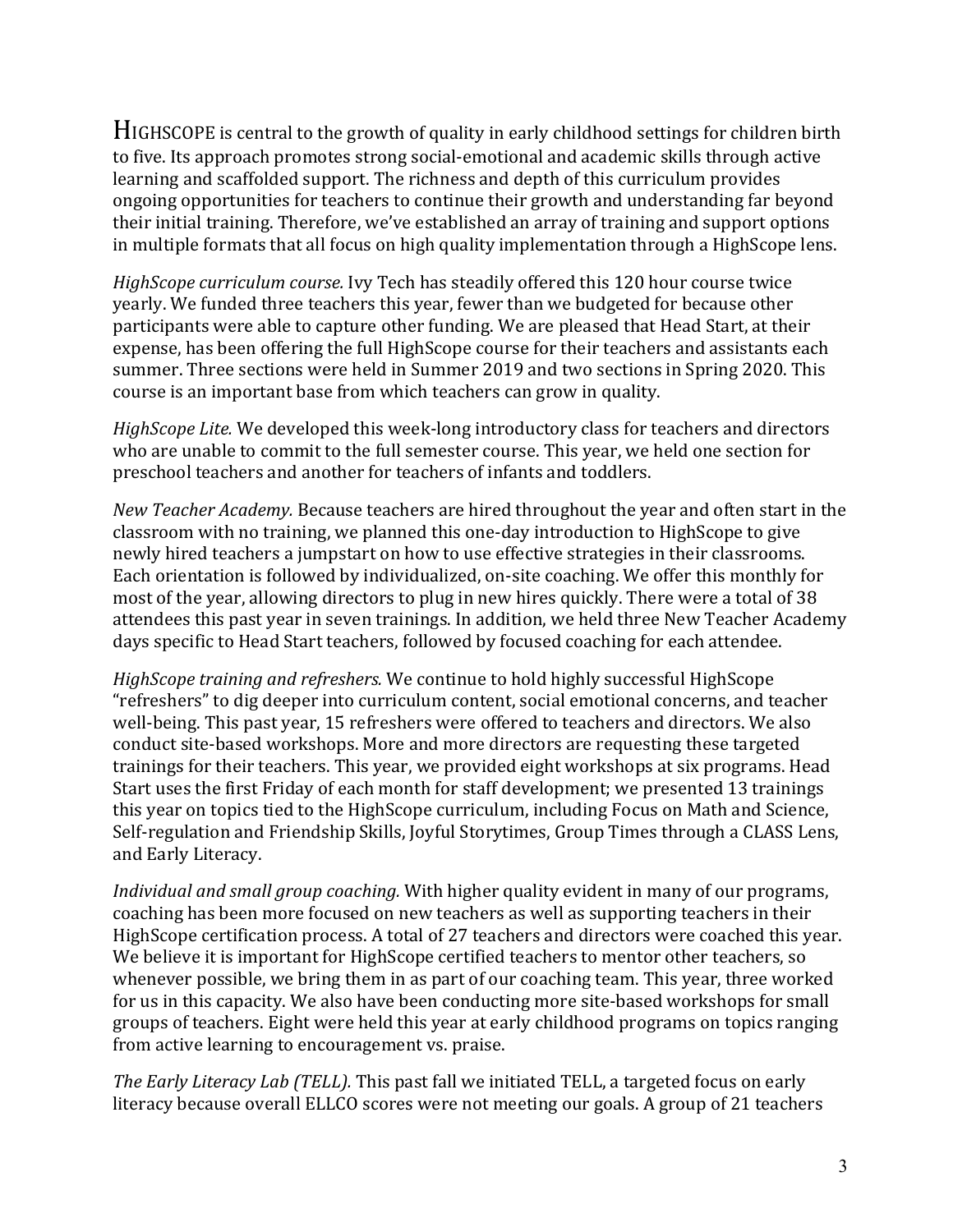and coaches met every other month for a workshop taking an in-depth look at emergent writing, phonological awareness, and vocabulary building. Each of the three workshops was followed up with individualized coaching on implementation for the practice taught.

*EYC Literacy Connection.* Another way we are focusing on early literacy is through the "Early Years Count Literacy Connection." Our website currently holds over 100 information sheets to guide teachers' use of *Imagination Library* books in the classroom. Each sheet we develop ties a book to the HighScope curriculum by highlighting vocabulary words, connecting to COR (HighScope's child observation record used for planning and assessment), offering reading tips and ways to incorporate the book throughout the day and around the classroom, giving suggestions for open-ended questions, and providing a sample paragraph about the book that can be sent in a newsletter to parents. A sample sheet is included at the end of this report. Many programs are using their mini-grants to purchase *Imagination* Library books for the classroom.

*Environment walk-throughs.* In the Fall of 2019, we put together a learning environment checklist based on components in the Program Quality Assessment and conducted walkthroughs of each Head Start and Early Head Start classroom to ensure that room set-up, interest areas and materials reflected best practice in active learning.

✺ *Covid-19 impact: Ivy Tech completed the spring semester of HighScope online and Head Start offered a full course online this spring. Other classes and workshops that we presented* also pivoted to online training and webinars this spring. These were well attended by Head *Start and Early Head Start teachers and managers along with the ECAP community. Their* evaluation comments expressed appreciation of the opportunities we offered for continued *professional development, reflection and learning during pandemic closures.*

ASSESSMENTS, for both teachers and directors, hold the key to reaching and maintaining high quality early childhood care and education throughout the community. We continue to use multiple versions of the Program Quality Assessment (PQA)—Infant Toddler, PreK, Homes and Agency—to assess and coach teachers and program directors on implementing HighScope with fidelity. For Head Start, Early Head Start and HighScope certified teachers, we also use the Classroom Assessment Scoring System (CLASS) tool to further validate strong teaching practices. To measure specific aspects of early literacy, we use the Early Literacy and Language Classroom Observation (ELLCO) for preschool teachers.

We use assessments for one-on-one teacher feedback to emphasize strengths and suggest areas for growth. A strong assessment is also a gateway to HighScope certification. We provide directors with specific assessment data pertaining to their program as well as collective data for the community. They in turn are able to use this information for planning, for individual teacher support, for Board reports, and to apply for needed funds. Assessments guide our focus for coaching and our choices for workshop topics. Rising scores affirm our training and support approaches while problem areas grab our attention and spur our innovation. We dig deeply into the data to understand where we've been, where we are, what's changing, and what needs to change.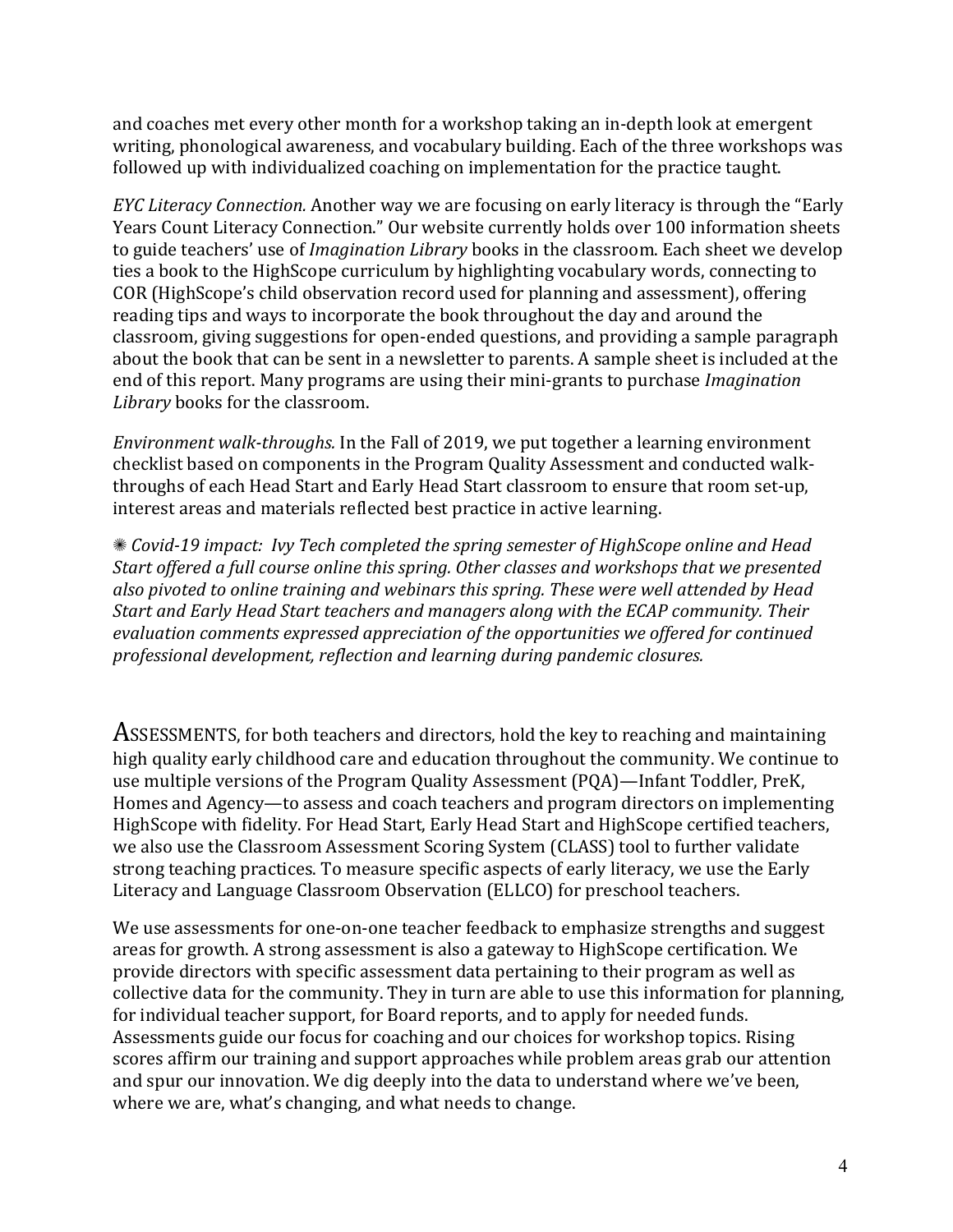*Program Quality Assessment (PQA).* Research has documented that implementing a highquality curriculum with fidelity is tied to stronger child outcomes. The Program Quality Assessment (PQA) is used in preschool and infant-toddler classrooms to measure the quality of classroom interactions, environment, daily routine and use of observation tools; for directors, it measures parent involvement and family services, staff qualifications and staff development, and program management.

We consistently see teacher and director growth for the 29 programs that are a part of our ECAP community. By five years, high quality is well established.



PQA scores by years in ECAP

We are heartened to see a quicker path to high quality over the years. The chart above shows that ECAP teachers are reaching an average well above 4.0 within two to four years. That score used to be our target for five years. Now, at five years or more we are seeing teachers average HighScope certifiable scores—above 4.5. In fact, nine teachers were added to our growing list of HighScope certified teachers this year.

At Head Start, preschool POA scores held steady this year, just above our goal of an average overall score of 4.0. This, despite a walloping teacher turnover of 39 percent. Substantive differences can be seen between the scores of new teachers receiving their first  $PQA (3.60)$ compared to returning teachers  $(4.26)$  and between those with HighScope training  $(4.11)$ and those without (3.71). Our continued commitment to quality curriculum implementation, through the teach-assess-coach-repeat cycle, is demonstrated in the higher scores of teachers and teaching teams who have taken the journey with us.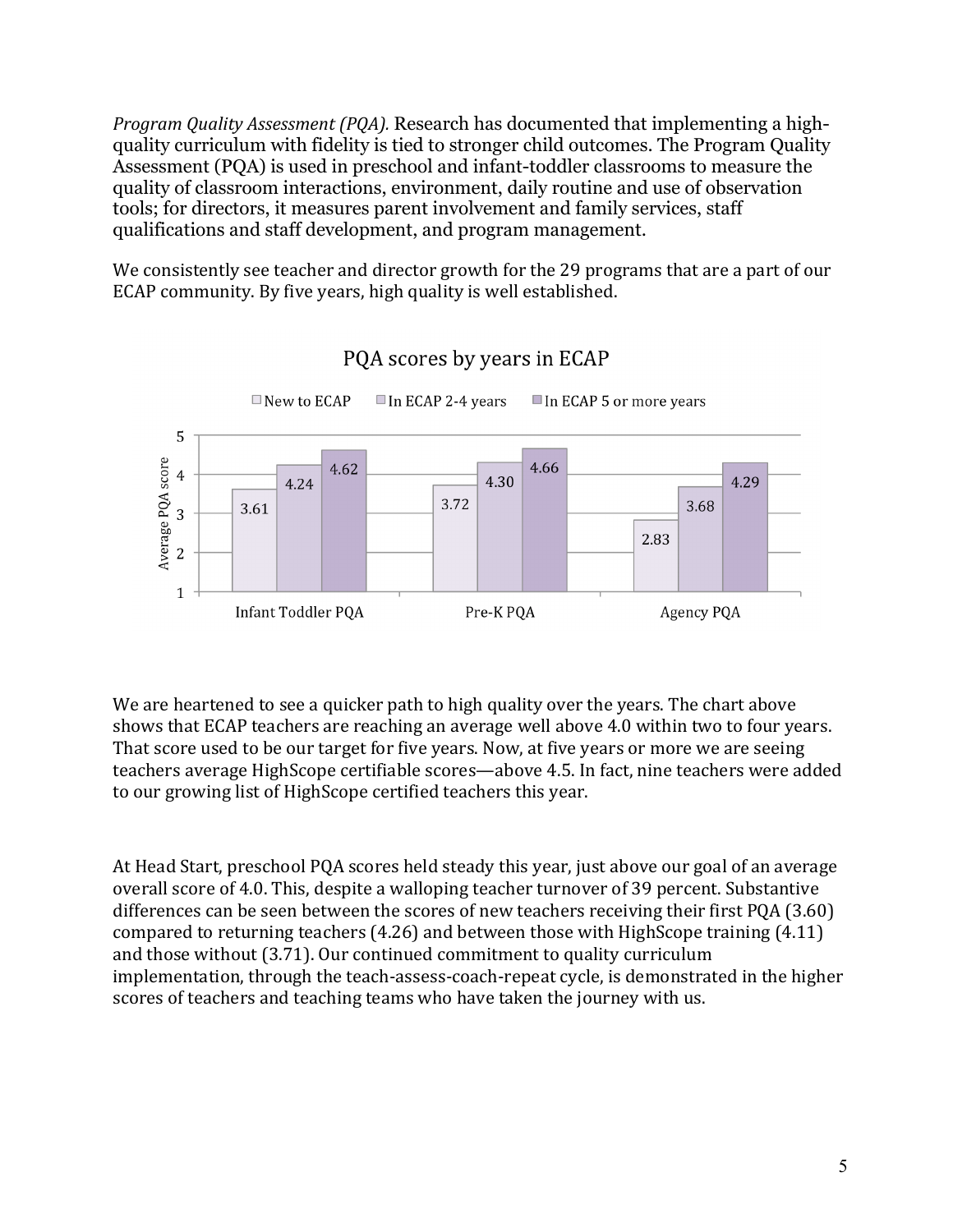

Average Infant-Toddler PQA scores for St. Joseph County Early Head Start teachers have steadily grown for the past five years. Overall program average scores from 2018-19 to 2019-20 grew an impressive .3 percentage points. Ninety percent of Early Head Start teachers who scored below a 4.5 showed improvement and 100 percent of teachers scoring at 4.5 or above maintained that high level of quality. This year one Early Head Start teacher achieved HighScope certification, the highest level of practice; applications for two other teachers are awaiting approval from HighScope.



✺ *Covid-19 impact: In ECAP, PQA assessments were not able to be completed for 8 pre-k teachers, 4 teachers of infants & toddlers, and 5 programs. One of these programs was new to ECAP* and we will assess them in early fall. Others were more established, so we'll assess during our normal cycle this coming year. Feedback sessions were conducted via Zoom after social distancing was enacted. There was no impact on Head Start POAs because they were *conducted in early fall.* 

Head Start Lead Teachers  $\sim$  Fall 2019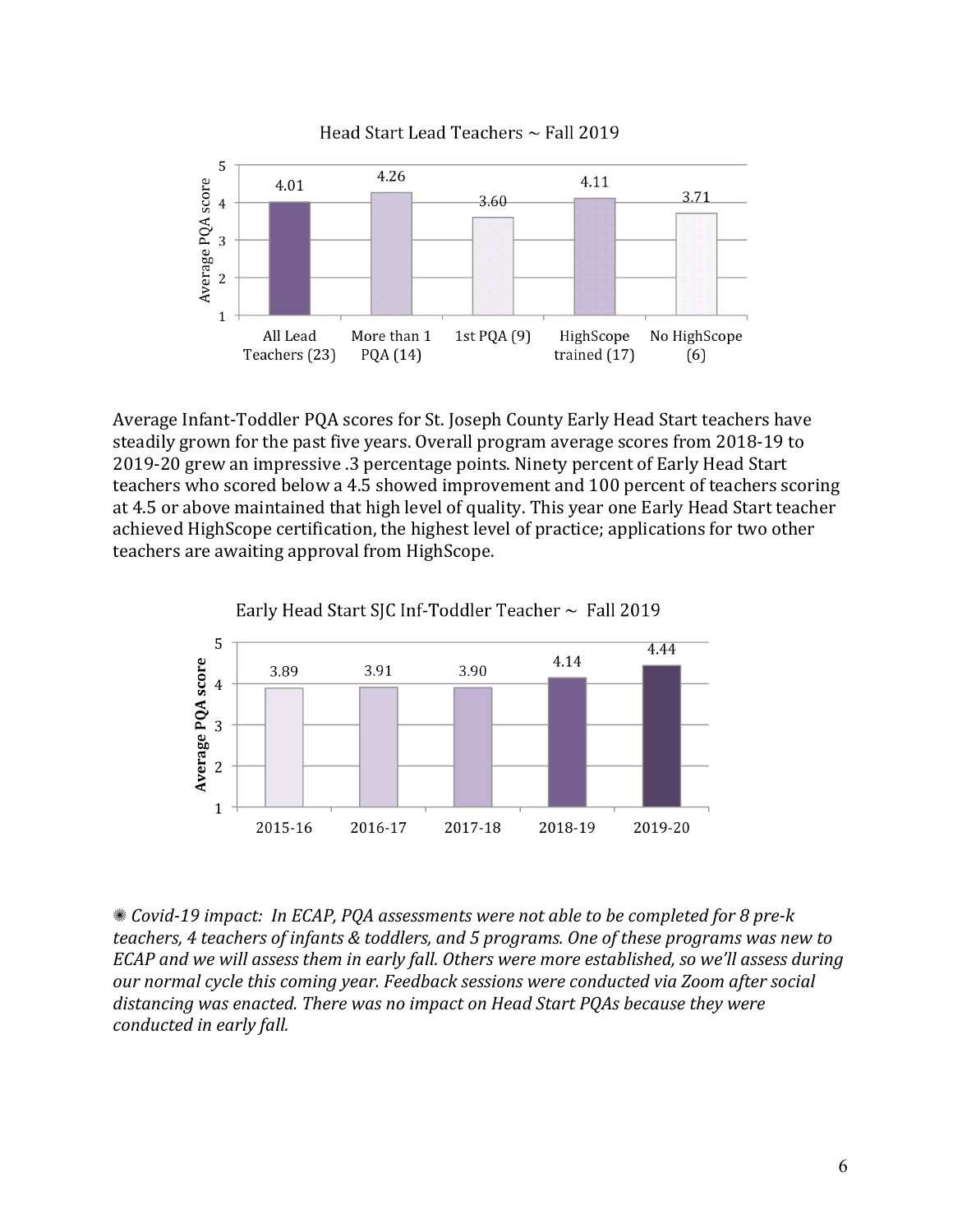*Early Language and Literacy Classroom Observation (ELLCO).* We use the ELLCO to assess the quality of opportunities for children's language and literacy development. Higher scores on the ELLCO represent preschool teachers' intentional focus on interactions and materials that support children's ability to communicate, to use language effectively, and to read and write as developmentally appropriate. With an increased focus on early literacy, we also increased the number of teachers who received an ELLCO this year. Our goal for quality is an overall average of 4.0 for the community. While we still have a ways to go (the current average is 3.55, impacted by scores of 63 percent of teachers receiving their first ELLCO), we are pleased that ECAP teachers who have had more than one ELLCO are reaching that goal and showed considerable growth from their previous score.



ELLCO scores in Head Start classrooms remain below where we need them to be to positively impact young children's language and literacy development. In fact, they've been on a steady decline for the past several years, with this year's average at 3.24. The one positive finding is that teachers who have had a previous ELLCO assessment demonstrated a .7 higher average score relative to those teachers who had never been assessed.



Average ELLCO scores for Head Start teachers  $\sim$  Fall 2019

**\*** *Covid-19* impact: 3 ELLCOs for ECAP were not able to be conducted in the spring. We will pick these up during the normal cycle in the coming year. We were not able to do the post-*ELLCOs* as planned for the TELL project evaluation; these will take place in the fall after a *presentation to review last year's workshops.*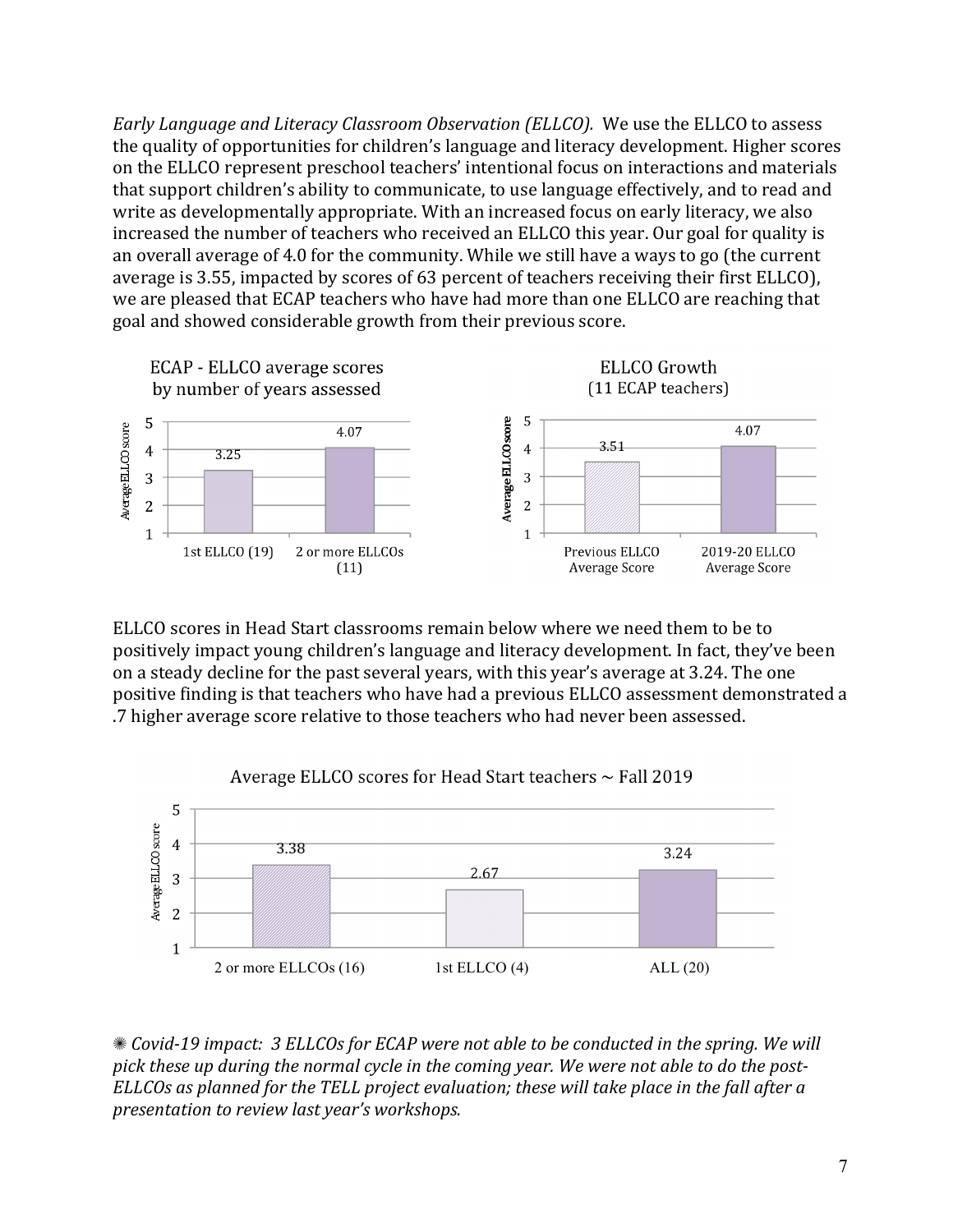*Classroom Assessment Scoring System (CLASS).* The Pre-K CLASS assessment measures domains essential to effective teaching: Emotional Support, Classroom Organization, and Instructional Support. We conduct CLASS yearly on Head Start teaching teams. Scores stayed steady, despite the high turnover in the past year and growth was observed in teams that remained together.



**Average CLASS Scores for HS Teams** 

In conversation with research specialists at Teachstone, we learned about their review of research focused on specific threshold CLASS scores and child outcomes. For the K-3 CLASS, they suggest using thresholds of 5.0 for Emotional Support and Classroom Organization and 3.25 for Instructional Support as a baseline for quality sufficient to impact children's learning and development.

Looking at Head Start teaching teams, 100 percent meet or exceed the 5.0 threshold in the area of Emotional Support, 86 percent in Classroom Organization, and 52 percent meet the Instructional Support threshold.

The Toddler CLASS measures domains demonstrated to be essential to effective teaching of young learners: Emotional and Behavioral Support and Engaged Support for Learning. Average scores have been steadily rising for Early Head Start. There are no national threshold or benchmark scores established, but our teaching teams' average score of 6.5 (out of 7) on Emotional and Behavioral Support and 4.97 (out of 7) on Engaged Support for Learning represents Early Head Start teachers' ability to implement effective intentional and responsive teaching.



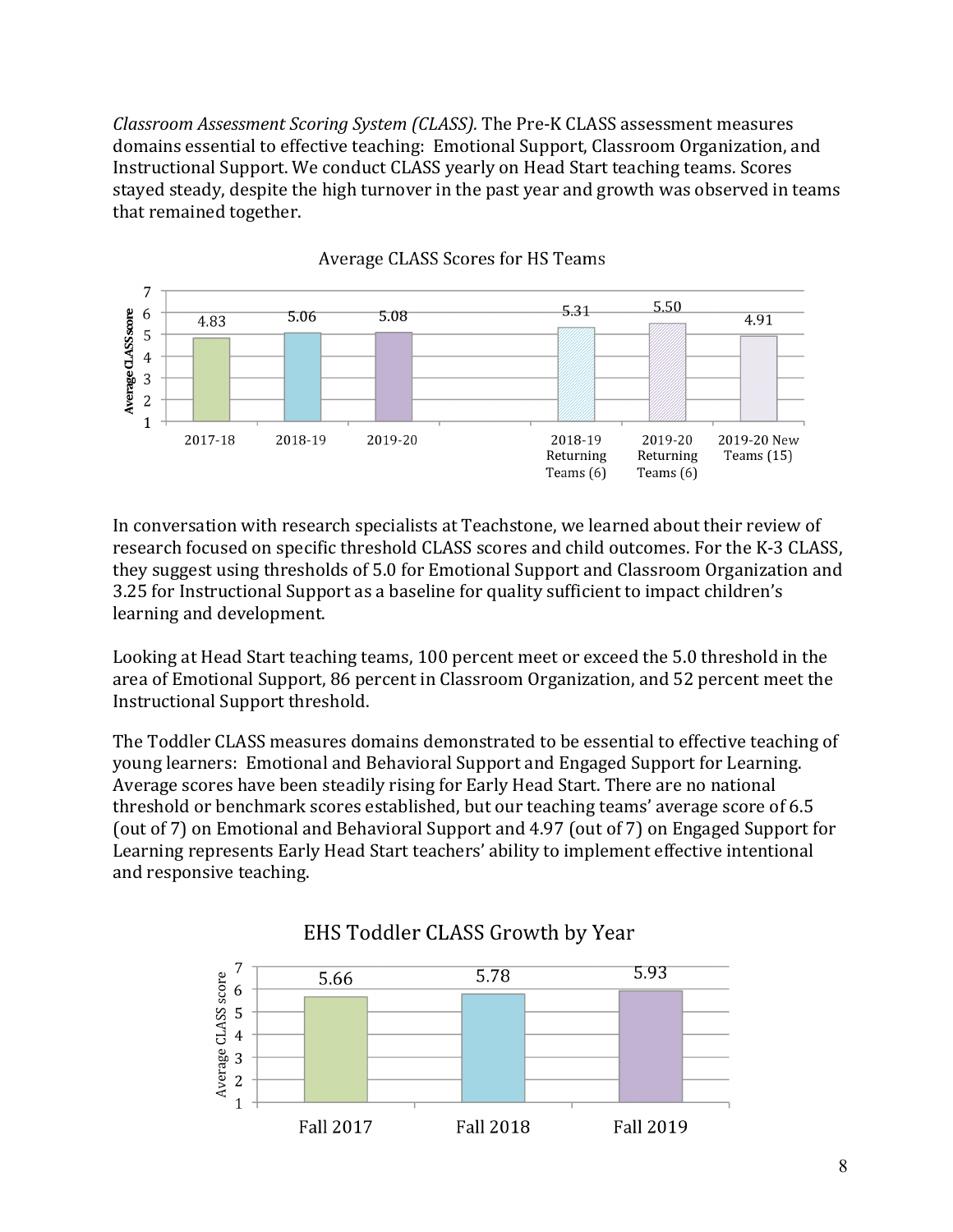## SOUTH BEND COMMUNITY SCHOOL CORPORATION and SOUTH BEND

EMPOWERMENT ZONE are partnering with the Early Years Count Early Childhood Education Initiative (EYC) to make Kindergarten through 5th grade classrooms places of engaged learning and belonging for all children. Eight schools are participating, four South Bend schools (Kennedy, Lincoln, Madison, and Nuner) and four in the Empowerment Zone (Coquillard, Harrison, Warren, and Wilson), with the aim of helping teachers become better.

Elementary school teachers have long borne the brunt of frustration over enduring social problems. Rarely is the extraordinary difficulty of their jobs recognized and their commitment acknowledged and appreciated. When the schools closed their doors, their roles, not only in the lives of children and families but also in the community, became starkly visible. Schools, for example, pivoted to become food distributors. They sought a way to make mental health workers available for families. Parents struggled to teach their children. There was no school-age child care if businesses needed parents to come to work. Teachers were vanked from their classrooms. It is clear that reopening the economy depends on reopening schools.

For years The Family Connection has cultivated and maintained critical relationships with superintendents, principals, and teachers and we are now included in some of the thinking about the next phase. Uncertainty over what comes next continues, but we know one thing for sure: the education that is provided, in no matter what format, must be high quality.

**\*** *Covid-19* impact: All schools were closed in March and teachers taught through e*learning.* We continued to meet virtually with both SBCSC and Empowerment Zone *administrators and principals.*

RESPONSIVE CLASSROOM is an approach to teaching that focuses on engaging academics, positive community, effective management, and developmental awareness. The strategies and resources help educators create safe and joyful learning communities where students develop strong social and academic skills and every student can thrive. Independent research has found that the Responsive Classroom approach is associated with higher academic achievement in math and reading, improved school climate, and higher-quality instruction. In order to fully integrate this approach into our partner schools, we continue to utilize our model of teach, coach, assess, repeat.

*Responsive Classroom training.* We met our goal of providing four one-week Responsive Classroom trainings this year. In July 2019, two Elementary Core Courses and two Advanced Courses were offered with 107 teachers participating. The courses were delivered by educators from the Center for Responsive Schools. As of June 30, 2020, 72 percent of the teachers in the Empowerment Zone and 53 percent of the teachers in SBCSC schools had taken at least the first course of Responsive Classroom.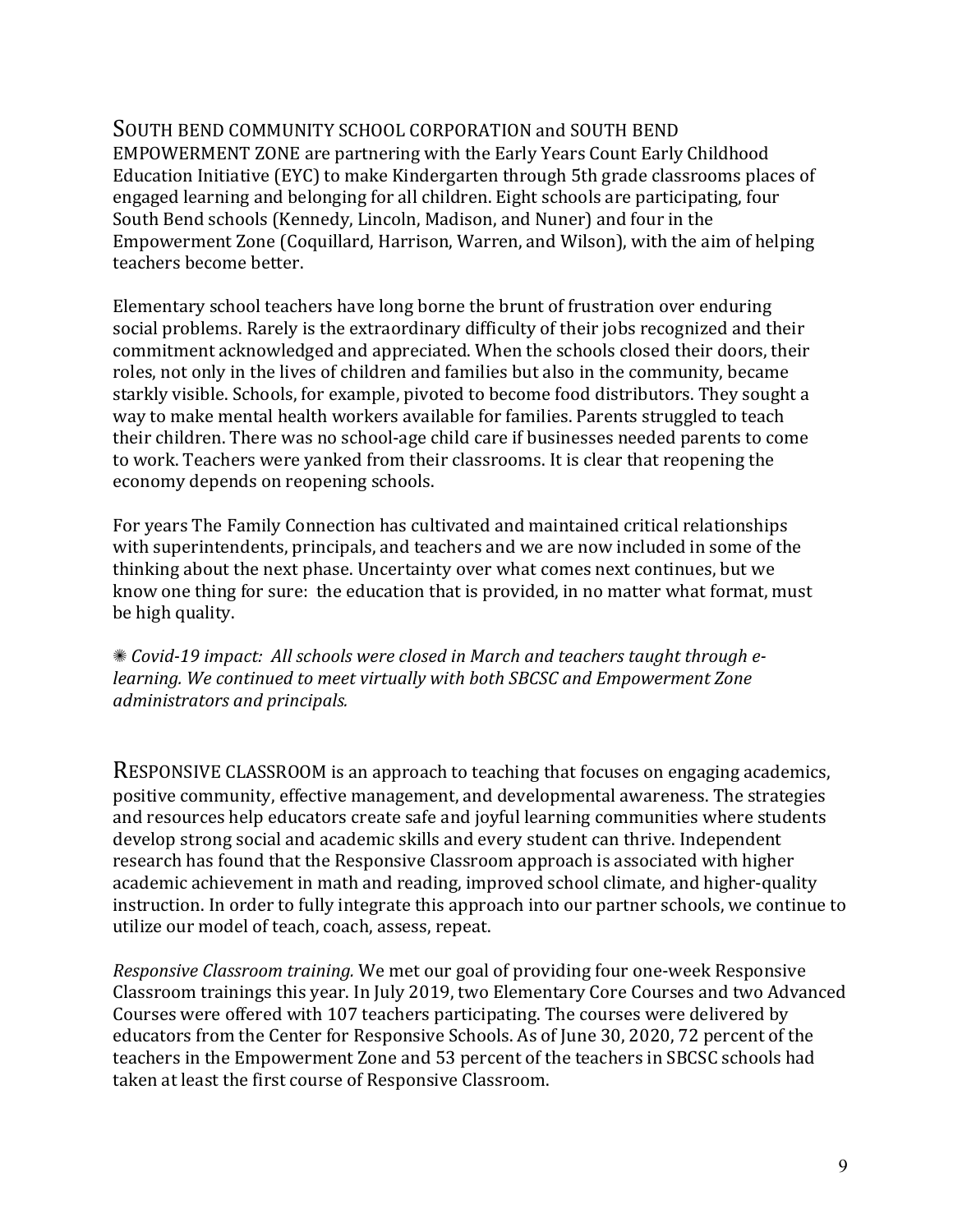*Responsive Classroom workshops.* In January 2020, the South Bend Community School Corporation (SBCSC) and the Family Connection collaborated to offer four one-day workshops taught by the Center for Responsive Schools staff. These included three days of Introduction to Responsive Classroom and one day of Responding to Misbehavior. In June, SBCSC offered one day of Responding to Misbehavior. South Bend Schools paid for three of these sessions.

*Coaching and group meetings.* This was a learning year with regard to teacher professional development at the schools. Few teachers were taking advantage of our coaching offers, so we did some asking around. After talking with principals and teachers, we realized that, in the education world, if you need a coach the implication is that you are not doing a good job. We consequently changed the title to "Implementation Partner."

We also began to explore other methods of delivering professional development. We found that whole school meetings and grade level meetings were welcomed, perhaps because teachers did not feel singled out. We were developing good momentum, holding grade level meetings at five schools and whole school meetings at three, when the schools shut down.

*Resources for assessors and coaches.* Over this past year, we have developed an extensive collection of relevant articles and video clips that can be given to teachers as part of professional development.

**\*\*** *Covid impact: The last one-day workshop supported by South Bend Schools was held in a virtual* format. When schools closed and teachers went home, coaching and grade level *meetings* were curtailed. We developed and emailed ideas for teachers on how to incorporate *Responsive Classroom into e-learning.*

ASSESSMENTS take a measure of quality and we've set high goals for teachers. That's because children in classrooms where teachers reach these goals would feel that they belong. They would feel cared for and respected. They would understand expectations and know how to meet them. They wouldn't be frustrated by waiting with nothing to do, or bored by activities that hold no meaning or interest for them. Their minds would be engaged in thinking and creating and working on projects that they chose. This is what we want for the children in South Bend schools. And when teachers meet these goals, the children who will benefit the most are those most at risk for low achievement and all that means for their futures.

*Classroom Assessment Scoring System (CLASS).* We continue to use the Classroom Assessment Scoring System to measure quality practices in the areas of emotional support, classroom organization and instructional support. By the end of this three-year funding cycle, our aim is for CLASS scores, which are on a 7-point scale, to average 6.0 in Emotional Support, Classroom Organization, and Student Engagement and 4.0 in Instructional Support. Not all teachers are there yet, but in some cases they are close.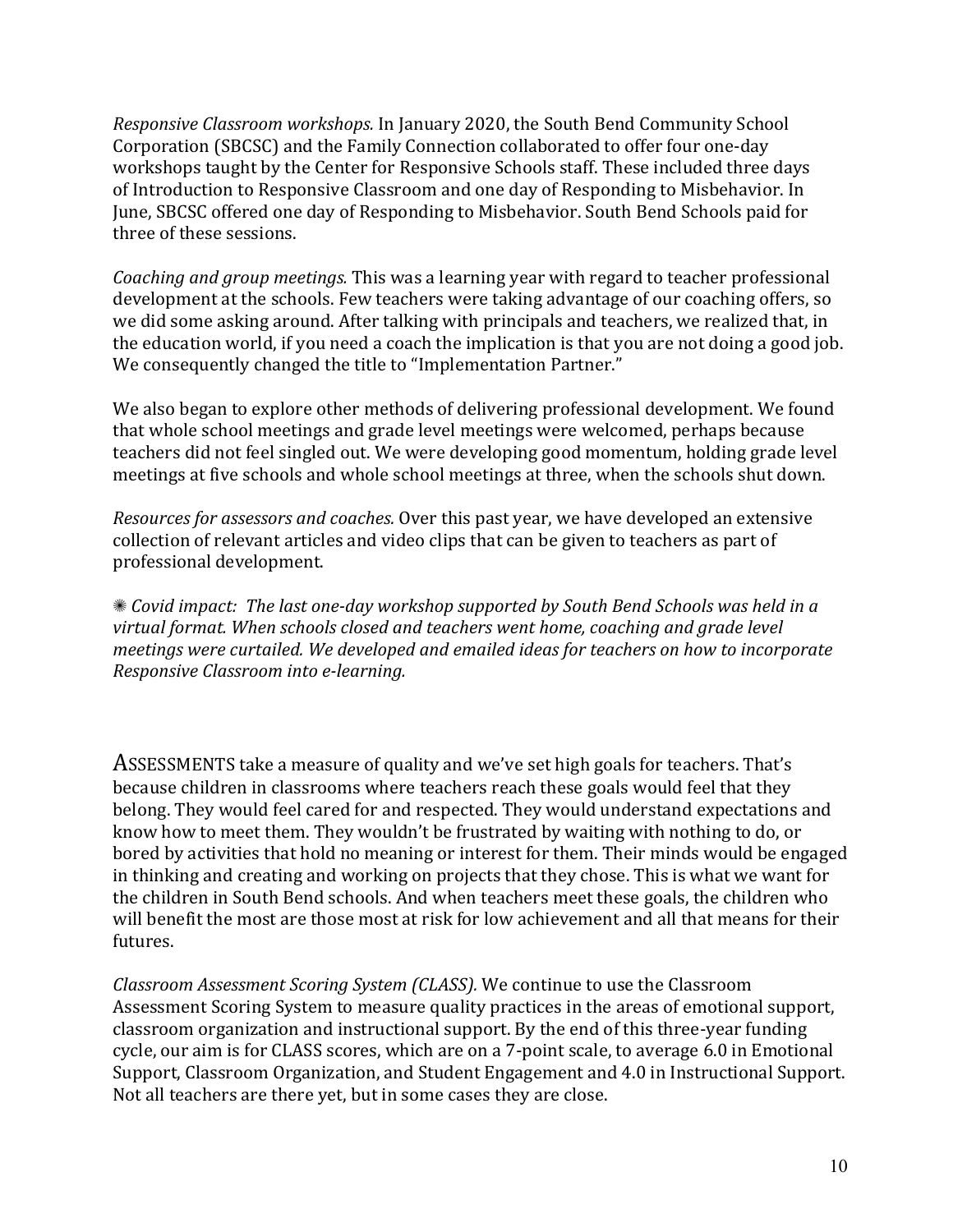| <b>CLASS DOMAINS</b>         | K - 3rd | 4th - 5th |
|------------------------------|---------|-----------|
| <b>Emotional Support</b>     | 5.68    | 4.81      |
| Classroom Organization       | 5.51    | 6.17      |
| <b>Instructional Support</b> | 3.40    | 3.42      |
| <b>Student Engagement</b>    | ΝA      | 5.57      |

As described earlier (see Head Start CLASS), Teachstone has adopted threshold scores of 5.0 for Emotional Support and Classroom Organization and 3.25 for Instructional Support. It is heartening to know that many teachers are meeting these thresholds. While our goal is for teachers to score beyond the threshold, we know that improvements made after reaching a threshold score indicate better outcomes for children.



Percent of teachers at or above CLASS thresholds

**\*** *Covid-19* impact: School closure cut short the observations, so 8 (of 110) teachers did not *have CLASS assessments.* 

*Classroom Practices Observation Measure (CPOM).* This year we also conducted the CPOM, which rates the degree of implementation of Responsive Classroom (RC). Eighty-three teachers with at least one level of RC training were assessed. The overall average was 1.93 on a 3-point scale. This tells us that while some Responsive Classroom strategies are being implemented, others are not. Most classrooms have a space for morning meeting, and children participate in community building exercises such as greeting each other and the teacher by name and sharing brief personal news. Positive rules are posted in most classrooms. However, teachers need more work on giving children individualized choices related to an academic lesson. Specific observations like these allow us to focus our coaching, grade level meetings, and talks with principals.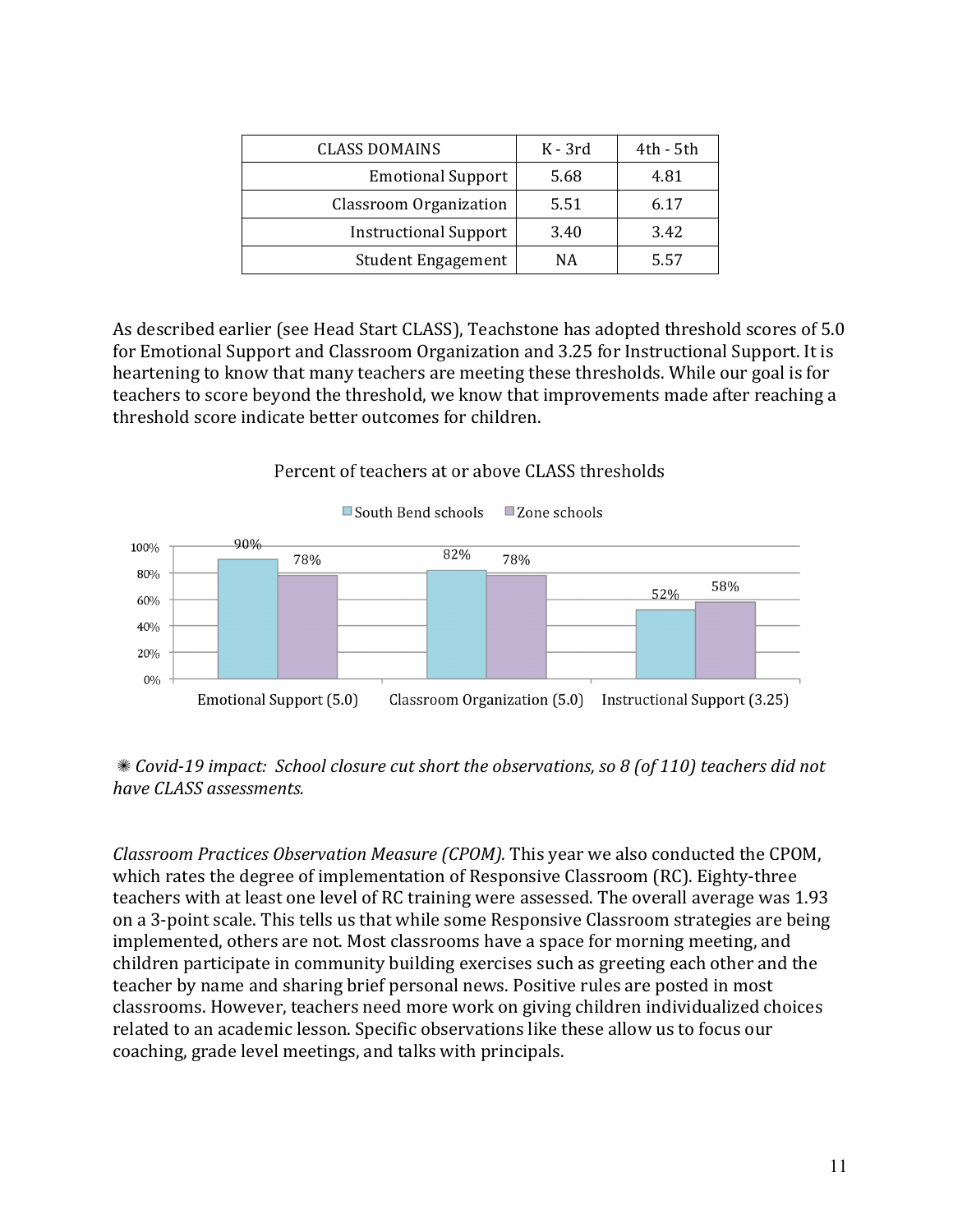MOVING FORWARD, we will be guided and sustained by the vibrant national partnerships that have grown even stronger this past year, by the committed directors and administrators who share our vision, and by our flexible, passionate team.

*Vibrant national partners.* Our coronavirus challenges are not unique to us. Local communities all over the country are turning to HighScope, Responsive Classroom, and Teachstone for guidance and inspiration, for concrete ideas and emotional support. Our relationships with these national educational leaders have been long-standing, giving us a front row seat to their most current thinking, recommended approaches, and innovative ideas for this shifting world of early education. All have fully focused their attention and resources to support the work of teachers facing unprecedented challenges.

But our connections with these national organizations go deeper. Beth O'Connor was just recognized nationally as a "HighScope Hero," an honor initiated by one of our HighScope certified teachers in one of our HighScope certified programs. We were invited to present at Teachstone's InterAct Teacher webinar conference this month. Responsive Classroom has generously offered, at no charge, two one-hour workshops for South Bend teachers on embedding Responsive Classroom practices into Zoom teaching. We know, beyond a doubt, that moving forward we can connect with these national partners to ask questions, share our concerns, seek guidance, and celebrate our successes.

Committed Directors and School Leaders. An attendee new to ECAP exclaimed enthusiastically, after a recent Zoom webinar, that she wanted to keep in contact because she had never experienced a community of such passionate, knowledgeable educators who were so focused on helping each other. That's not a surprise to us. Our early childhood directors and teachers routinely help each other and look to us for support. We continue to learn together as we find our way. Our early childhood directors are eager to meet again in a few weeks to talk about and make plans for our ongoing support.

Our strong relationships with the Head Start director and managers have led to their demonstrated commitment to HighScope. As they move into the coming school year, they're counting on our input on how to best guide and support their teachers.

Regular meetings with South Bend school leaders ensure that Responsive Classroom is always part of the decision-making process. We not only hear strong words of support for Responsive Classroom, we're seeing commitment and results. Several administrators attended the recent Responsive Classroom training. We've been invited to have Responsive Classroom materials included on a school corporation platform for teacher access. Knowing the important role school leaders play in Responsive Classroom implementation, we're seeing very positive results at Madison Steam Academy, with not only CLASS scores steadily rising, but a new culture of warmth visible with the very first step into their door.